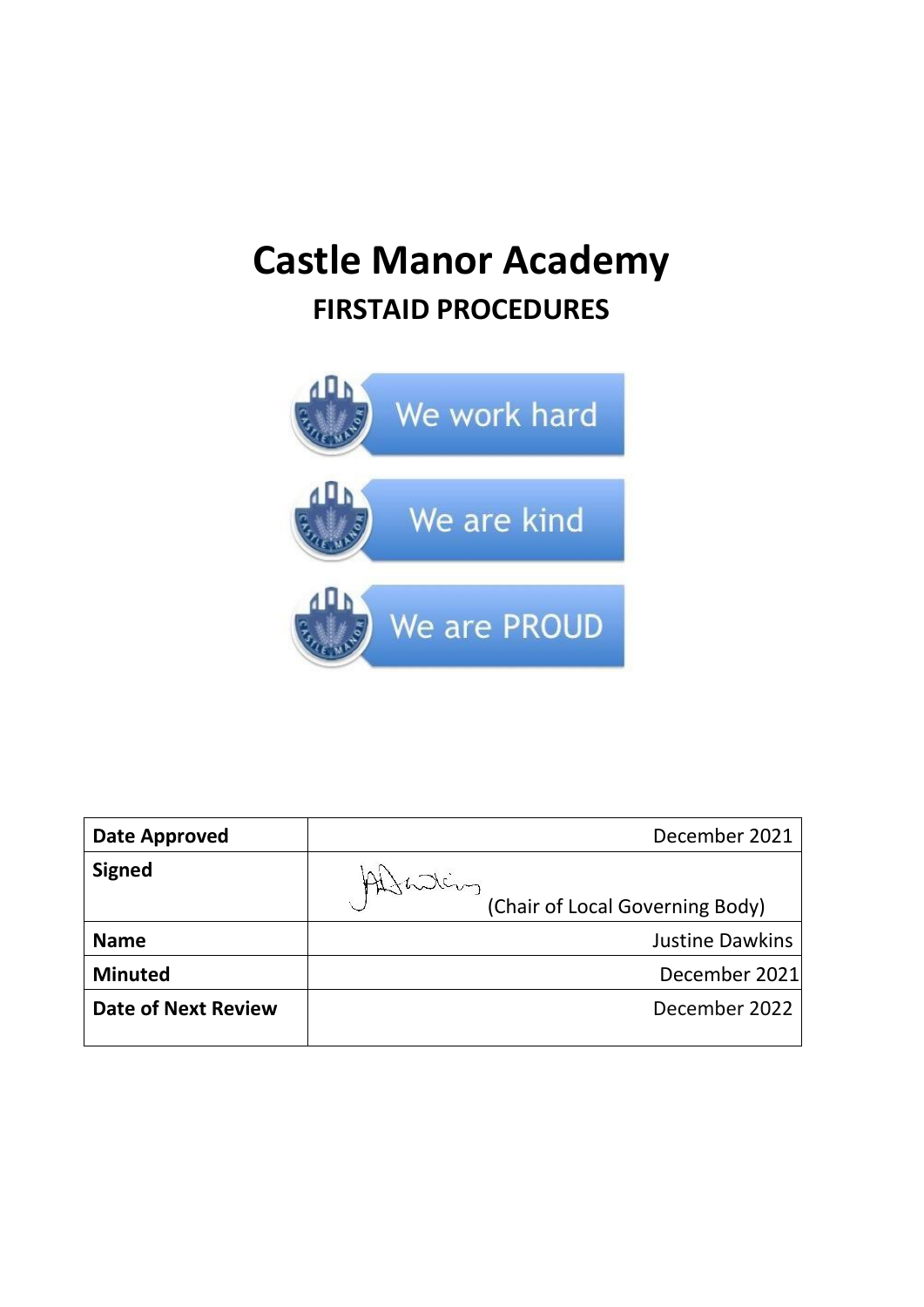## **Aims**

## **The aims of our first aid proceedures are to:**

- Ensure the health and safety of all staff, pupils and visitors
- Ensure that staff and governors are aware of their responsibilities with regards to First Aid
- Provide a framework for responding to an incident and recording and reporting the outcomes
- Ensure adherence to the Trust Health and Safety policy

## **Legislation and Guidance**

**This procedure is based on advice from the Department for Education on first aid in schools and health and safety in schools, and the following legislation:** 

- The Health and Safety (First Aid) Regulations 1981, which state that employers must provide adequate and appropriate equipment and facilities to enable first aid to be administered to employees, and qualified first aid personnel
- The Management of Health and Safety at Work Regulations 1992, which require employers to assess the risks to the health and safety of their employees
- The Management of Health and Safety at Work Regulations 1999, which require employers to carry out risk assessments, make arrangements to implement necessary measures, and arrange for appropriate information and training
- The Reporting of Injuries, Diseases and Dangerous Occurrences Regulations (RIDDOR) 2013, which state that some accidents must be reported to the Health and Safety Executive (HSE), and set out the timeframe for this and how long records of such accidents must be kept
- Social Security (Claims and Payments) Regulations 1979, which set out rules on the retention of accident records
- The Education (Independent School Standards) Regulations 2014, which require that suitable space is provided to cater for the medical and therapy needs of pupils

## **Roles and Responsibilities**

**Appointed Responsible person(s)**

**The school's appointed responsible person is Rebecca Byrne.**

**The alternate responsible people are Lisa Freds and Janette Miller.**

**The Estates manager is Ashley Newman.**

#### **First aiders**

| <b>NAME</b>           | <b>TYPE OF QUALIFICATION</b> | <b>EXPIRES</b> |
|-----------------------|------------------------------|----------------|
| Lisa Freds            | 3-day First Aid At Work      | 07/2024        |
| Janette Carter-Miller | 3-day First Aid At Work      | 07/2024        |
| Jackie Taylor         | 1-day First Aid At Work      | 01/2022        |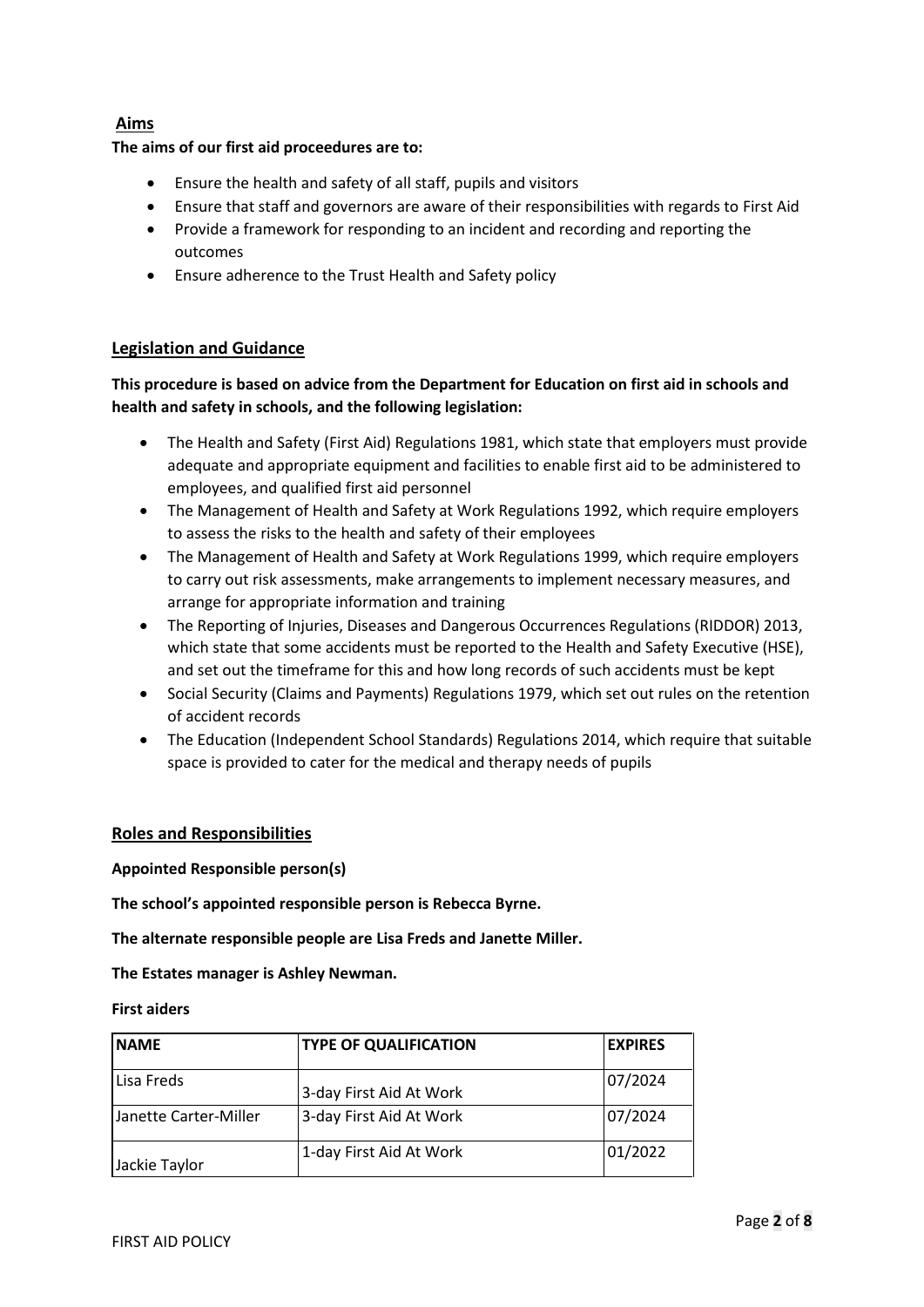| <b>Carrie Spurling</b> | 1-day First Aid At Work | 01/2022 |
|------------------------|-------------------------|---------|
| <b>Becky Baldwin</b>   | 1-day First Aid At Work | 01/2022 |
| Rob Dovaston           | 1-day First Aid At Work | 01/2022 |
| <b>Kirk Bonas</b>      | 1-day First Aid At Work | 01/2022 |
| Mark Smitheram         | 1-day First Aid At Work | 01/2022 |
| <b>Ben Matthews</b>    | 1-day First Aid At Work | 10/2022 |
| Jay Teare              | 1-day First Aid At Work | 10/2022 |
| Vanessa Whitcombe      | 1-day First Aid At Work | 10/2022 |
| Joe Mason              | 1-day First Aid At Work | 10/2022 |
| <b>Travis Holder</b>   | 1-day First Aid At Work | 10/2022 |
| Georgina Hubbard       | 1-day First Aid At Work | 02/2024 |
| <b>Niamh Harris</b>    | 1-day First Aid At Work | 02/2024 |
| Katherine Moralee      | 1-day First Aid At Work | 02/2024 |
| Rebecca Byrne          | 1-day First Aid At Work | 04/2024 |
| Karen Dobell           | 2-hour Online Trained   | 05/2022 |
| Pauline Cleary         | 2-hour Online Trained   | 05/2022 |
| <b>Gill Mitchell</b>   | 2-hour Online Trained   | 05/2022 |
| Sonia Parker           | 2-hour Online Trained   | 05/2022 |
| Vicky Horne            | 2-hour Online Trained   | 05/2022 |
| Ann Grimstone          | 2-hour Online Trained   | 05/2022 |
| Louise Cassels         | 2-hour Online Trained   | 05/2022 |
| Karl Player            | 2-hour Online Trained   | 05/2022 |
| Ashley Newman          | 2-hour Online Trained   | 05/2022 |
| Karen Rudd             | 2-hour Online Trained   | 10/2022 |
| <b>Becky Sharrod</b>   | 2-hour Online Trained   | 11/2022 |
| Debs Brown             | 2-hour Online Trained   | 11/2022 |
| Mandy Haynes           | 2-hour Online Trained   | 11/2022 |

# **First aiders are responsible for:**

• Taking charge when someone is injured or becomes ill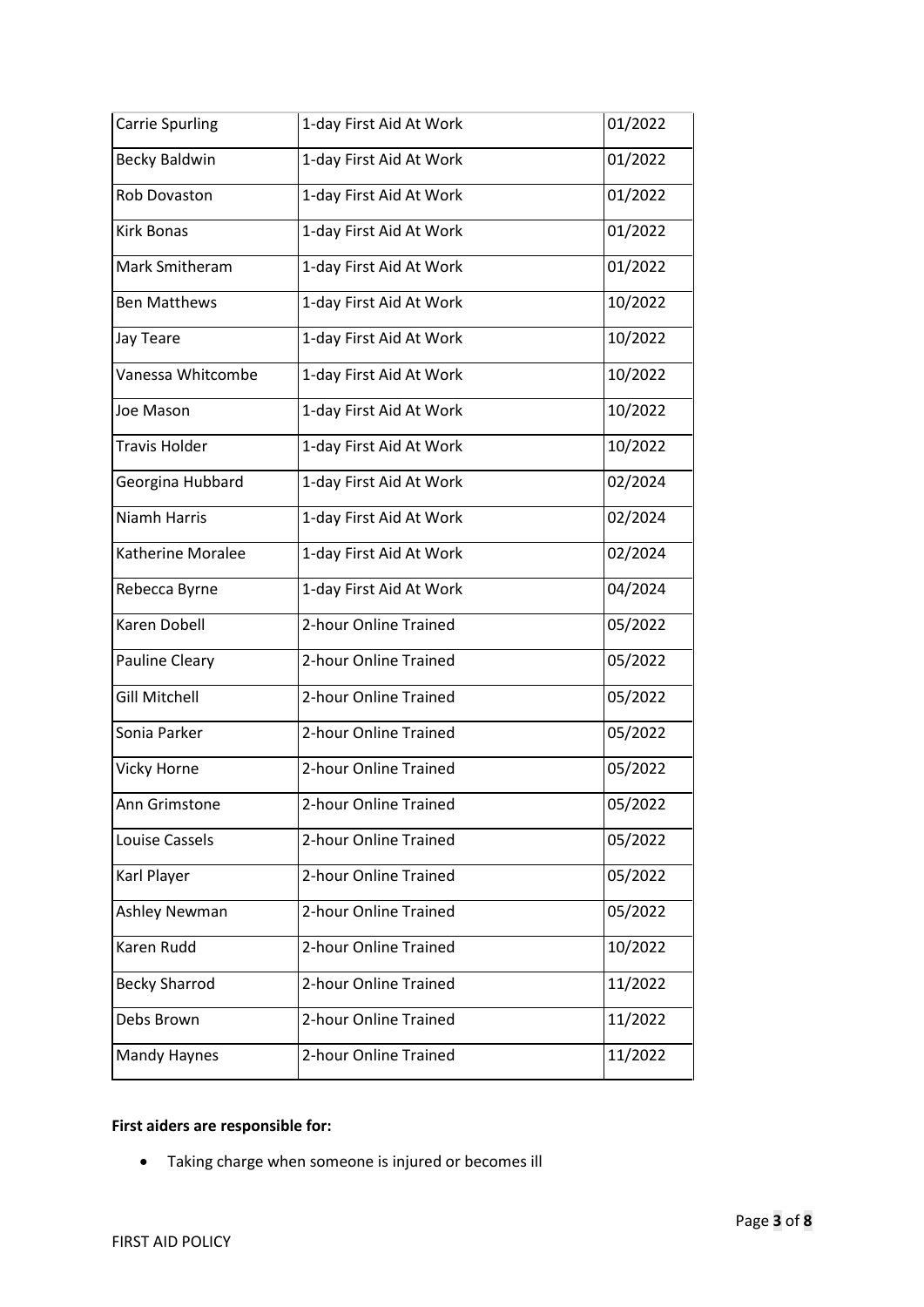- Ensuring there is an adequate supply of medical materials in first aid kits, and replenishing the contents of these kits after use and/or prior to expiry date
- Ensuring that an ambulance or other professional medical help is summoned when appropriate
- Acting as first responders to any incidents where the person requiring first aid is unable to attend the medical room.
- Responding to radio calls for first aid support in the medical room.
- Assessing the situation where there is an injured or ill person and providing immediate and appropriate treatment
- Sending pupils home to recover, where necessary
- Filling in an accident report on the same day, or as soon as is reasonably practicable, after an incident (see the template in appendix 2)
- Keeping their contact details up to date
- Rebecca Byrne is responsible for checking both defibrillators in the staff room and medical room on a monthly basis. Check includes full test and replacement of supplies such as pads and batteries

**Our school's first aiders list is displayed in the office and staff room.Their names are also displayed prominently around the school in all staff workrooms and other locations where the first aid boxes are kept.** 

## **Governors responsibility**

**The governing body has ultimate responsibility for health and safety matters in the school, but delegates operational matters and day-to-day tasks to the Headteacher who delegates this reasonability to the Premises Manager and the responsible person(s)**

## **The Premises Manager**

**The Premises Manager, working with the responsible person(s), are responsible for the implementation of this policy, including:** 

- Ensuring that an appropriate number of appointed persons and/or trained first aid personnel are present in the school at all times
- Ensuring that first aiders have an appropriate qualification, keep training up to date and remain competent to perform their role
- Ensuring all staff are aware of first aid procedures
- Ensuring appropriate risk assessments are completed and appropriate measures are put in place
- Undertaking, or ensuring that managers undertake, risk assessments, as appropriate, and that appropriate measures are put in place
- Ensuring that adequate space is available for catering to the medical needs of pupils, staff and visitors
- Reporting specified incidents to the HSE when necessary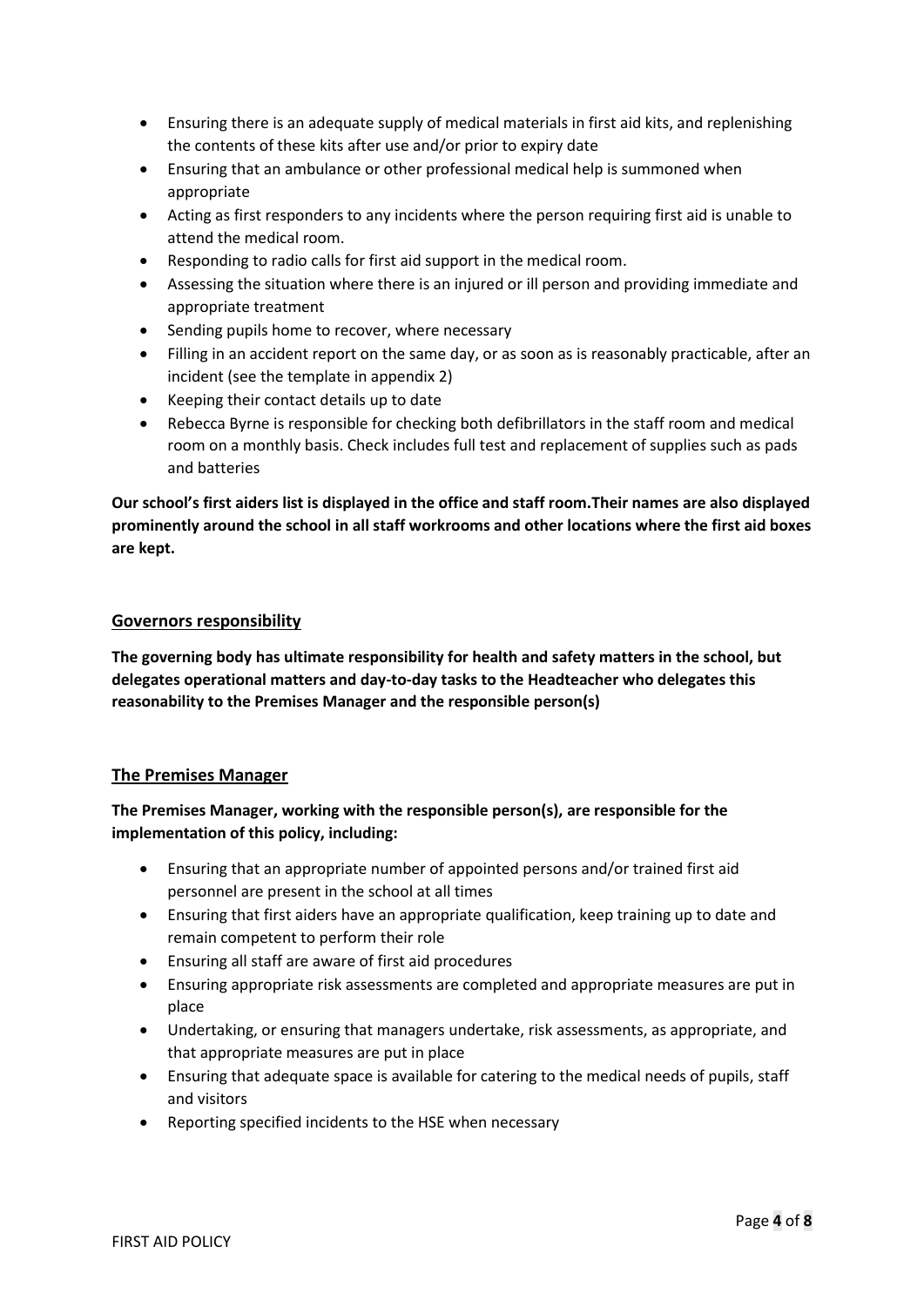# **Staff**

## **School staff are responsible for:**

- Ensuring they follow first aid procedures
- Ensuring they know who the first aiders in school are
- Informing the Headteacher or their manager of any specific health conditions or first aid needs

## **First Aid Procedures**

#### **In-school procedures in the event of an accident resulting in injury:**

- The closest member of staff present will assess the seriousness of the injury and seek the assistance of a qualified first aider by calling a first aider on the radio channel 3, who will provide the required first aid treatment.
- The first aider, if called, will assess the injury and decide if further assistance is needed from a colleague or the emergency services. They will remain on scene until help arrives
- The first aider will also decide whether the injured person should be moved.
- If the first aider judges that a pupil is too unwell to remain in school, parents or a representative nominated by the parent will be contacted and asked to collect their child. Upon their arrival, the first aider will update parents/representative and give suggestions of potential next steps. It is for the parents/representative to decide on the next course of action.
- If emergency services are called, the relevant member of staff will seek to make contact with the parents or emergency contacts as soon is practically possible. Suggested edit (RBY): If emergency services are called, the parents or emergency contacts will be informed as soon as practically possible.
- The first aider/relevant member of staff will complete an accident report form on the same day or as soon as is reasonably practical after an incident resulting in an injury.

#### **Off-site procedure**

**When taking pupils off the school premises, staff will ensure they always have the following:**

- A school mobile phone
- A portable first aid kit
- Information about the specific medical needs of pupils
- Any specific medication required for the group off site
- Parents' contact details

**Risk assessments will be completed by the relevant individual prior to any educational visit that necessitates taking pupils off school premises. There will always be at least one first aider on school trips and visits.**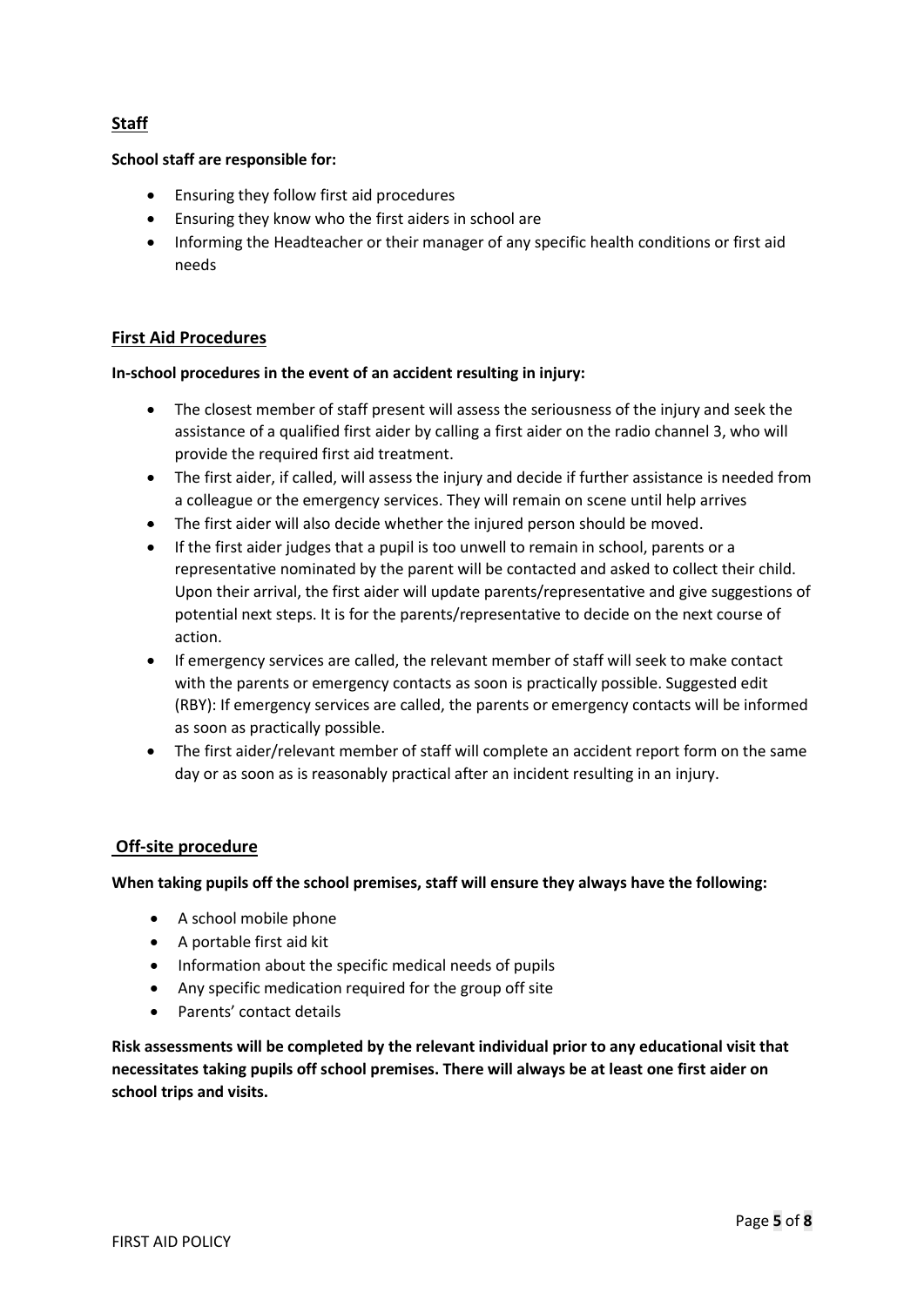## **First Aid Equipment:**

#### **A typical first aid kit in our school will include the following:**

- A list of contents
- Regular and large bandages
- Eye pads
- Triangular bandages
- Adhesive tape
- Disposable gloves
- Antiseptic wipes
- Plasters of assorted sizes
- Scissors
- Single use ice packs
- Gauze pads
- Wound dressings
- Aluminium blanket
- Sterile eye wash
- Steristrips
- Plastic face shield

## **No medication is kept in first aid kits.**

#### **Medication**

All medication is kept at the medical room and monitored by Rebecca Byrne. A log of all the medication is kept in the cabinet in the medical room.

#### **First aid kits are stored in:**

- Medical Room
- R&R
- The Arch
- Catering Department
- PE Department
- Design Department (Stored in S3)

First Aid Responder bags :

- Lisa Freds (stored in medical room)
- Janette Carter-Miller (stored in Science block)
- Rebecca Byrne (stored in B12)

Lisa Freds, Janette Carter-Miller and Rebecca Byrne are responsible for restocking their own responder bags.

When supplies are used from first aid kit, the first aider is responsible for restocking the first aid kit.

First aid kits are to be checked monthly in each department.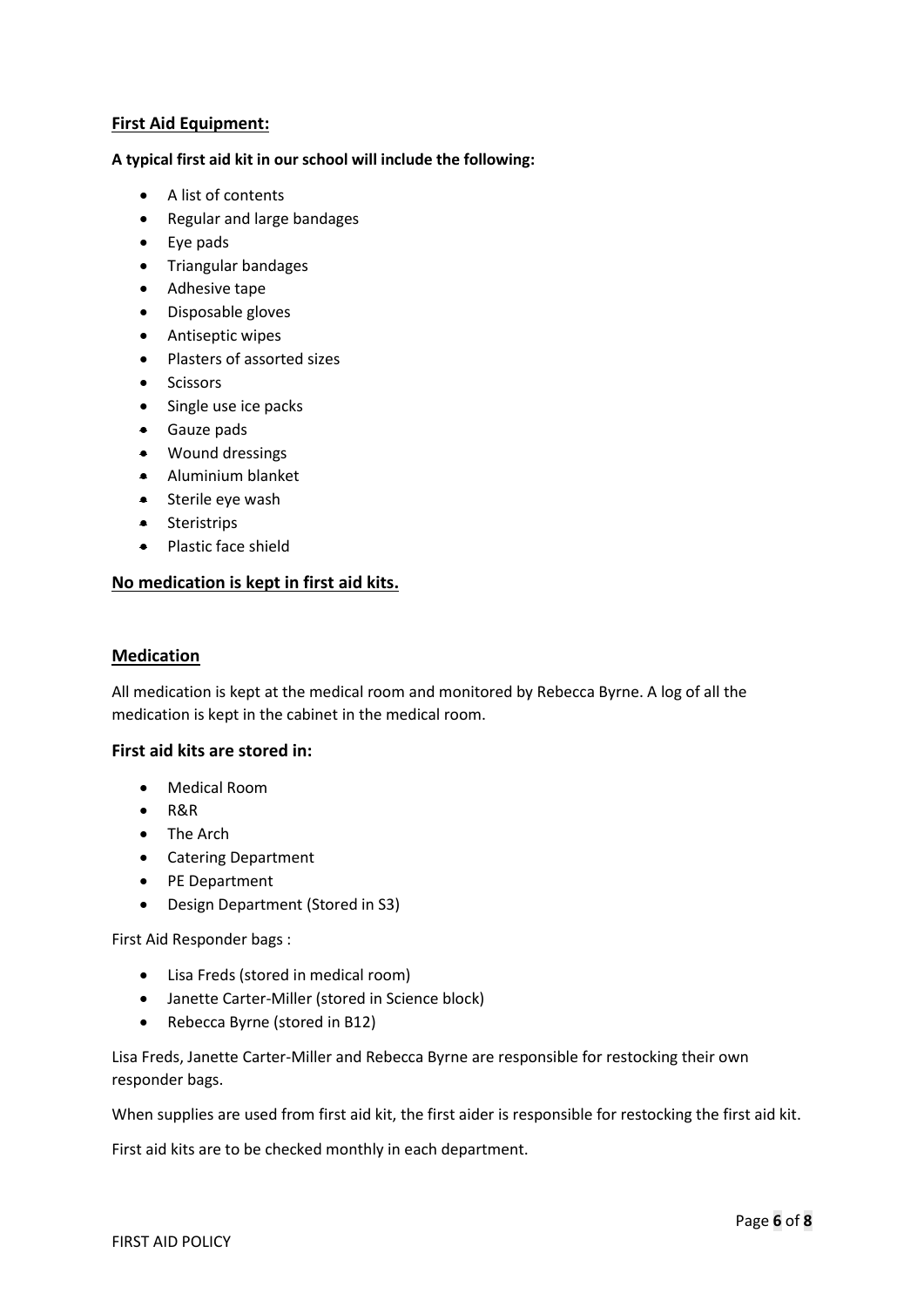## **Record-Keeping and Reporting**

#### **First aid and accident record book**

- All First Aid logs and incidents are to be recorded on CPOMS
- An incident report will be completed by the first aider/relevant member of staff on the same day or as soon as possible after an incident resulting in an injury.
- As much detail as possible should be supplied when reporting an accident, including all of the information included in the incident report provided by the first aider.
- A copy of the incident report will also be added to CPOMS.
- A copy of the Incident report must be given to the Headteacher to sign then given to the Premises Manger to send across to the Trust.
- Records held in the first aid and accident book will be retained by the school for a minimum of 3 years, in accordance with regulation 25 of the Social Security (Claims and Payments) Regulations 1979, and then securely disposed of.

## **Reporting to the HSE**

The relevant school nominated member of staff will keep a record of any accident which results in a reportable injury, disease, or dangerous occurrence as defined in the RIDDOR 2013 legislation (regulations 4, 5, 6 and 7).

The relevant school nominated member of staff will report these to the Health and Safety Executive as soon as is reasonably practicable and in any event within 10 days of the incident. Reportable injuries, diseases or dangerous occurrences include:

- Death
- Specified injuries, which are:
	- o Fractures, other than to fingers, thumbs and toes
	- o Amputations
	- o Any injury likely to lead to permanent loss of sight or reduction in sight
	- o Any crush injury to the head or torso causing damage to the brain or internal organs
	- o Serious burns (including scalding)
	- o Any scalping requiring hospital treatment
	- o Any loss of consciousness caused by head injury or asphyxia
	- o Any other injury arising from working in an enclosed space which leads to hypothermia or heat-induced illness, or requires resuscitation or admittance to hospital for more than 24 hours
- Injuries where an employee is away from work or unable to perform their normal work duties for more than 7 consecutive days (not including the day of the incident)
- Where an accident leads to someone being taken to hospital
- Near-miss events that do not result in an injury, but could have done. Examples of near miss events relevant to schools include, but are not limited to:
	- o The collapse or failure of load-bearing parts of lifts and lifting equipment
	- o The accidental release of a biological agent likely to cause severe human illness
	- o The accidental release or escape of any substance that may cause a serious injury or damage to health
	- o An electrical short circuit or overload causing a fire or explosion